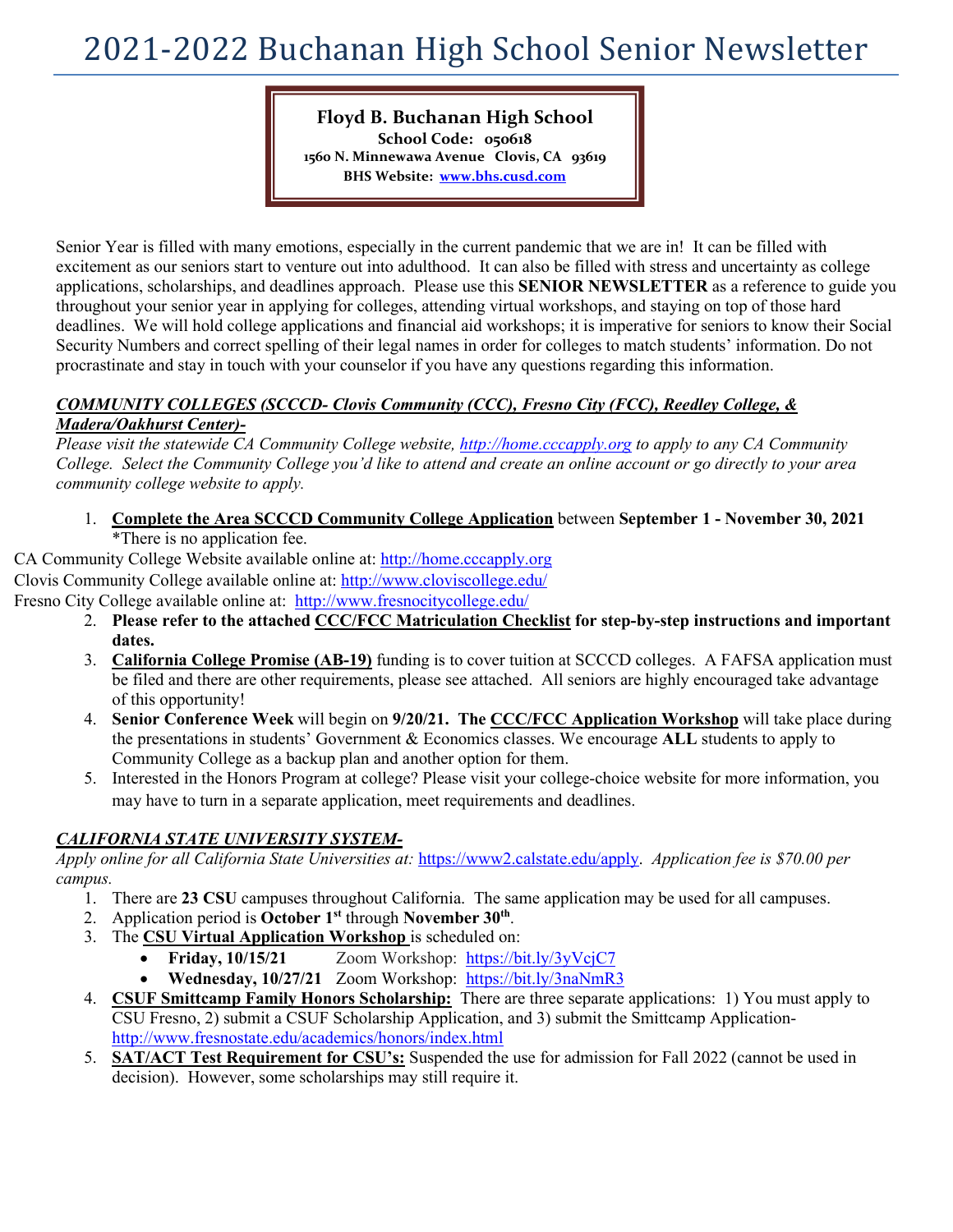## *UNIVERSITY OF CALIFORNIA SYSTEM-*

*Apply online for all UC applications at: [https://apply.universityofcalifornia.edu/.](https://apply.universityofcalifornia.edu/) Application fee is \$70.00.*

- 1. There are **10 UC** campuses throughout California. File ONE application to the UC system, indicating which campus(es) you prefer.
- 2. The **UC Application is available online now,** and the submission period is **November 1**<sup>st</sup>  $30<sup>th</sup>$ .
- 3. Complete 15 UC-required college-preparatory ("a-g") courses, with 11 of those done prior to the start of 12th
- grade. Maintain a GPA of 3.0 or better (weighted by honors/AP bonus points) in these courses.
- 4. The **UC Online Application Workshop is TBA.**
- 5. **SAT/ACT Test Requirement for UC's:** UC will not consider SAT or ACT test scores when making admissions decisions or awarding scholarships. If you choose to submit test scores as part of your application, they may be used as an alternative method of fulfilling minimum requirements for eligibility or for course placement after you enroll.

### *PRIVATE COLLEGES & UNIVERSITIES-*

- **1.** To apply to Private College(s) go to the following website at: [www.aiccu.edu,](http://www.aiccu.edu/) this will allow you to search for the college you are interested in. Check the college of your choice website to see how they ask for you to apply.
- **2.** Application dates, deadlines, and fees vary for each campus. Most campuses accept either the SAT or ACT; while some schools have suspended these tests, please be sure to check with each individual college/university on their requirements. Subject tests may be required for competitive private colleges.
- *3.* **Fresno Pacific University Presentation and Virtual Application Workshop** is on:
	- **Presentation: Tuesday, October 5th, 10:00-11:00 a.m.** *Another presentation is TBD*
	- **Application Workshop:** Tuesday, November 9<sup>th</sup>, 1:00-2:00 p.m.

### *FINANCIAL AID-*

- 1. **FAFSA Free Application for Federal Student Aid**, [\(https://studentaid.gov/h/apply-for-aid/fafsa\)](https://studentaid.gov/h/apply-for-aid/fafsa) Apply online **as early as Oct 1, 2021 through March 2, 2022**. The **FAFSA Workshop's** will take place in the Fall & Spring. **Dates are December 01, 2021, and Feb 15, 2022**. Both workshops will be held via Zoom from 6-8 p.m.
- 2. **FSA ID-** In order to file your Financial Aid application, both students and parents must first set up their FSA I.D. This unique I.D. will constitute your electronic signature required to submit your FAFSA. To do so, please visit this link.<https://fsaid.ed.gov/npas/index.htm>
- 3. In order to qualify for the California College Promise (AB 19), the successful submission of the FAFSA application is required! Students can list up to 10 colleges on their FAFSA application, it is recommended to list at least one local community college as a school.
- 4. **FAFSA GPA Verification Form** will be submitted by Clovis Unified for all seniors.
- 5. **BHS Scholarship Bulletin**: Check on the BHS Counseling Center website for scholarship opportunities: <https://bhs.cusd.com/ScholarshipsFinancialAid.aspx>